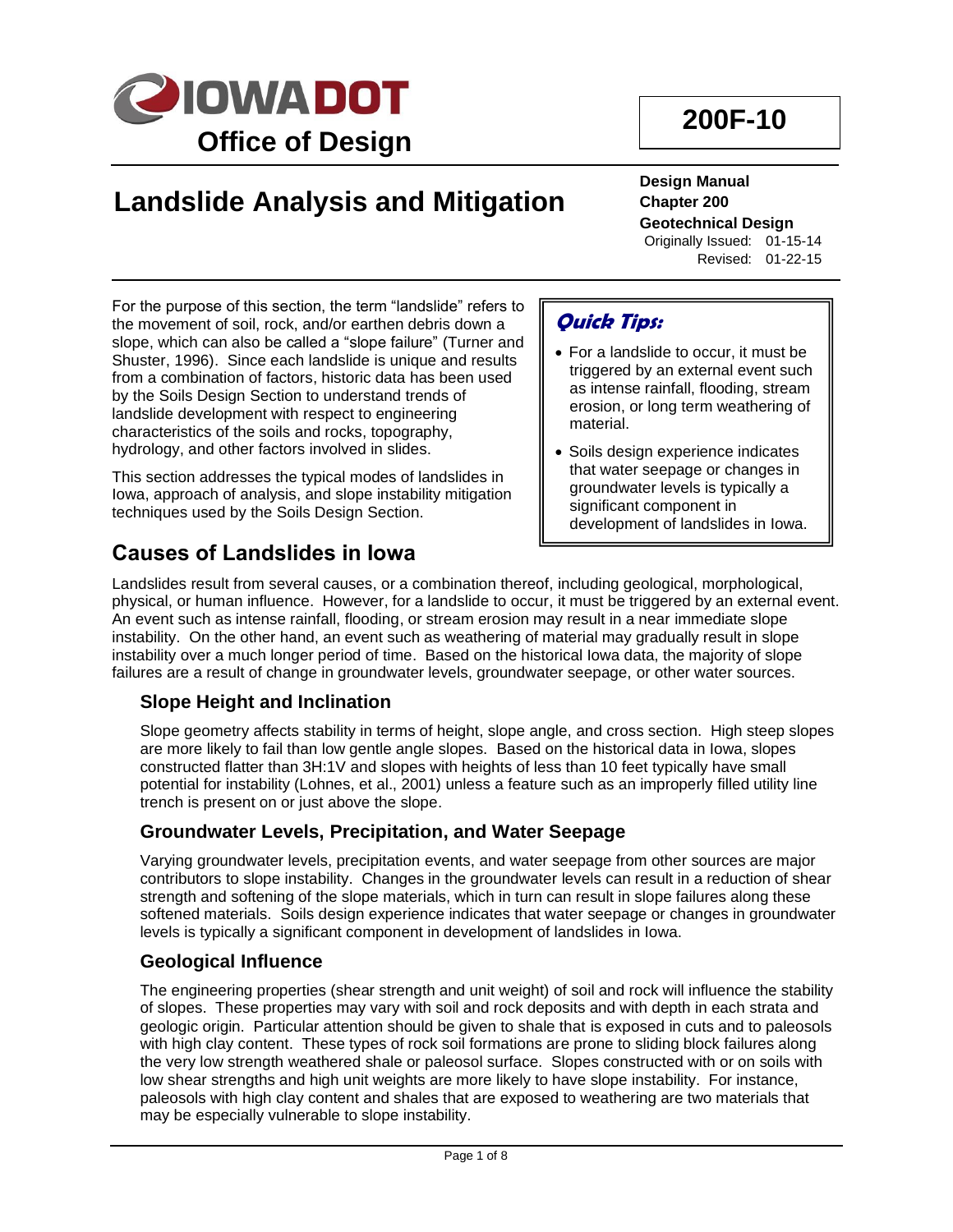#### **Construction/Maintenance Activities**

Construction and maintenance activities may result in modifying drainage and loading the top of slope (e.g., fill placement, temporary soil stockpiles, or removing soil from the toe of the slope (e.g., deepening of ditches)). In addition, removal of trees and improperly filled utility line trenches may contribute to slope instability. These activities either increase the driving force (fill placement) or reduce the driving resistance (removal of toe material), as well as allow introduction of water into the slope, which may result in slope instability.

# **Modes of Landslides**

Types of movement most observed in Iowa include: topples/falls; translational; rotational; and flows.

## **Topple/Fall**

Topples and falls are distinguished by an abrupt movement of materials, soil and/or rock, that are displaced from near vertical or steep geologic formations. Topples occur on nearly vertical slope where the top material rotates outward and falls, see Figure 1.



**Figure 1:** Topple (from USGS).

In Iowa, topples are likely in areas where a harder rock formation (e.g., limestone) overlies a softer rock formation (e.g., shale and some sandstones) that is susceptible to weathering. As the softer rock formation weathers, it may undercut the upper harder formation leaving the upper rock ledge unsupported. If the weight of the rock is greater than the tensile resistance of the rock, the block of rock will rotate forward and topple.

Rock falls, see Figure 2, are typically associated with two mechanisms: 1) the removal of material by outside/erosion forces; or 2) forces induced into soil/rock slope geometry by water and weather.



**Figure 2:** Rock fall (from USGS).

An example of the first mechanism would be a stream that undercuts and erodes material from the outer bend of a meandering stream, and as the material is eroded, the stream bank materials progressively fall into the moving water. The second mechanism would include rock falls that have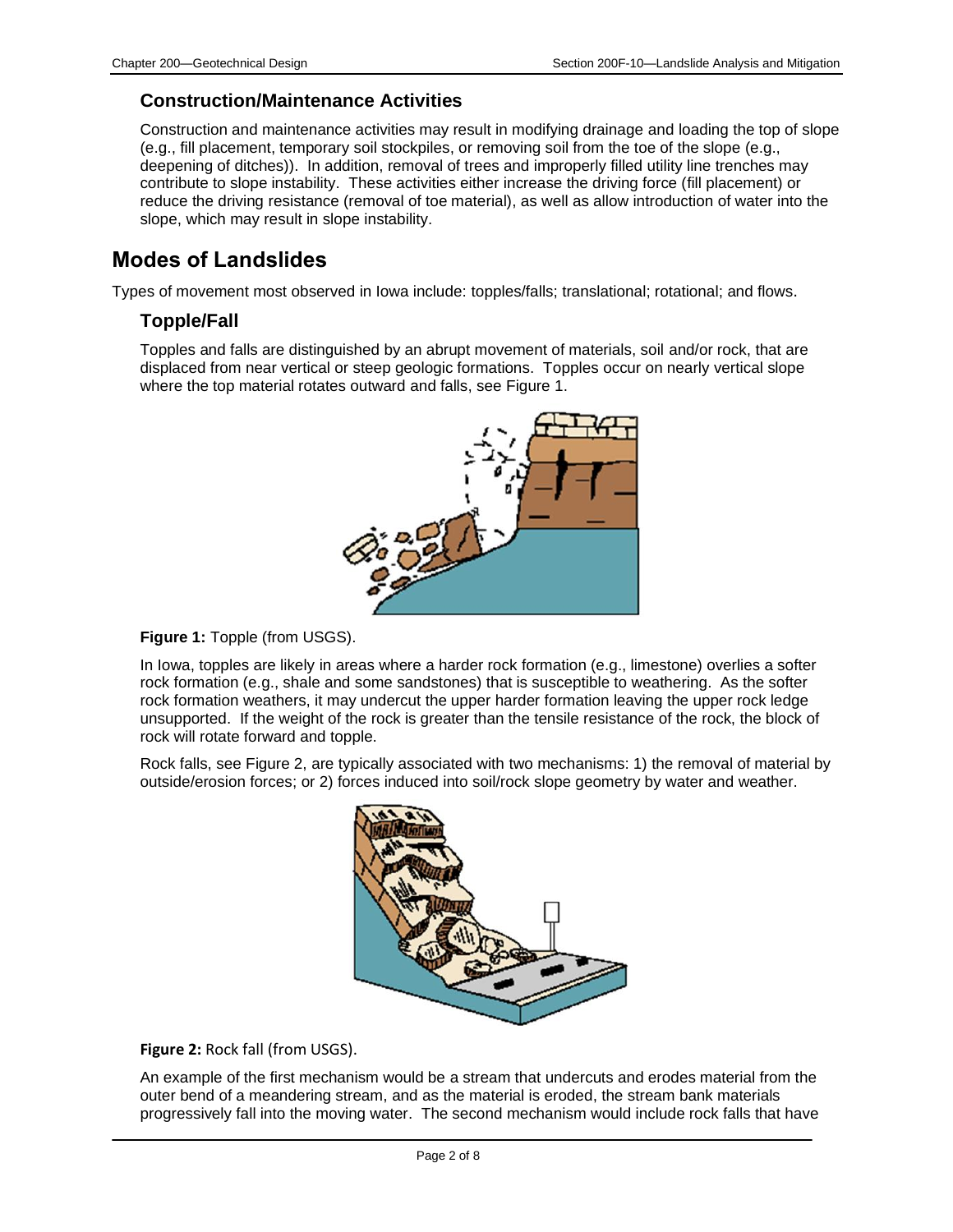developed from water entering cracks in the formation and then freezing and expanding. As the water expands, it breaks apart the rock formation.

#### **Translational Movement**

Translational slides involve movement of material down slope and essentially parallel to the original slope surface, see Figure 3.



**Figure 3:** Translational slide (from USGS).

In many cases, translational slides are shallow surficial failures or occur at the contact between two varying materials. This type of failure is common where weathered shale is encountered near the surface, and especially when the top of the shale is sloping.

Block slides are translational slides that include movement of a single mass (i.e., a rock block). Block slides most commonly develop in sloping bedrock formations, where a bedrock block tends to slide downward along a parallel failure plane.

#### **Rotational Movement**

The movement of rotational slides typically includes large downward displacements near the top of the slide (an observable scarp) and upward displacements at the bottom of the slide (an observable bulge), see Figure 4. The failure generally occurs on an almost circular failure surface. The failure surface of a rotational slide is generally deeper than that of a translational slide.



**Figure 4:** Rotational slide (from USGS).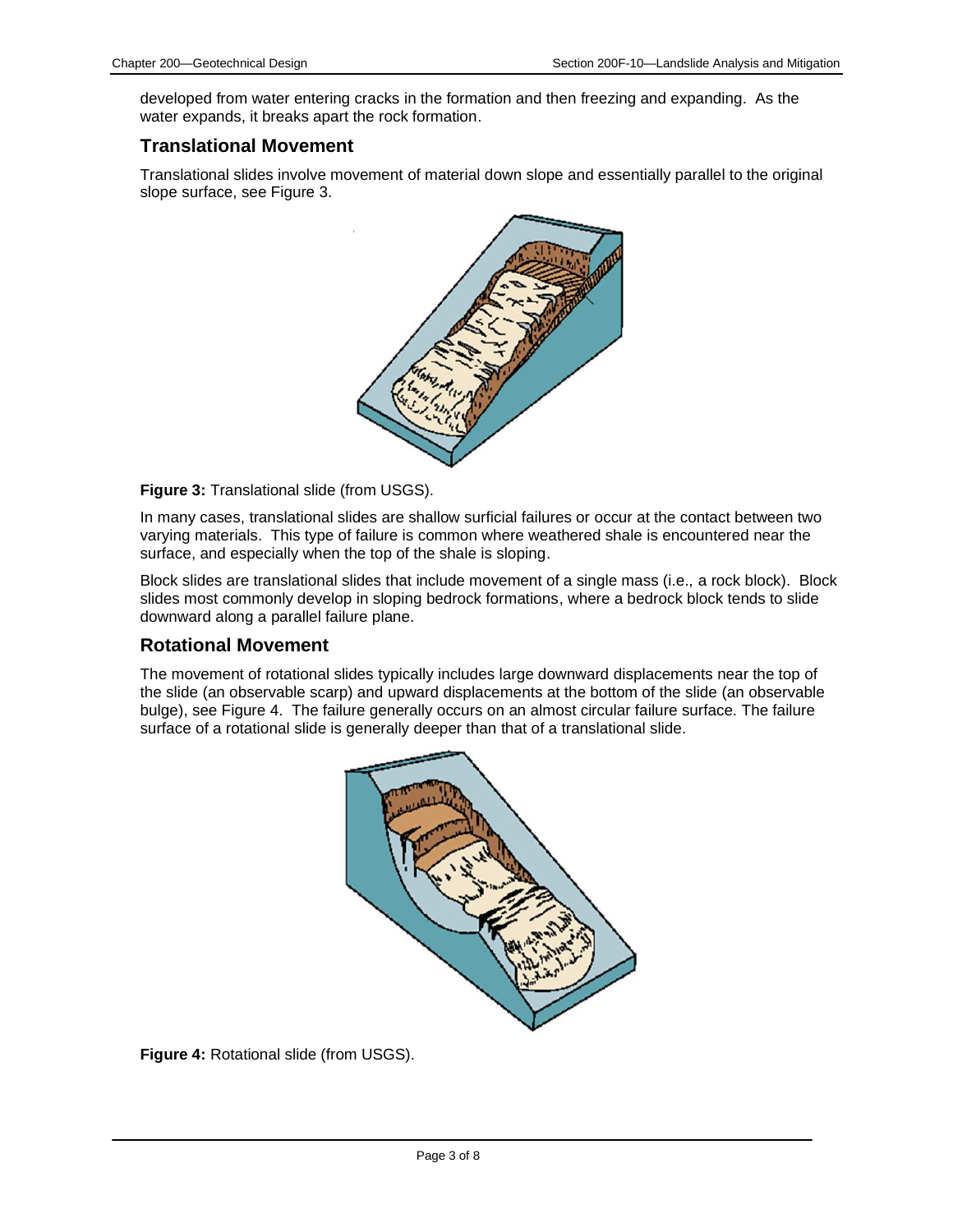#### **Flow**

Flows, see Figure 5, are the downslope movement of a loose soil or rock slurry typically caused by intense surface water flow, heavy precipitation, or rapid snowmelt. This type of failure mode can occur during high intensity rain events where the soil has a very high void ratio, such as in friable loess (Lohnes, 2001).



**Figure 5:** Soil/rock flow (from USGS).

# **Analysis of Landslides**

Slope stability analyses can also be used to evaluate slopes that have experienced distress (slopes that have failed) by assessing potential slope failure mechanisms through back analysis. All slope stability analyses should be performed as outlined in Section [200F-1.](200F-01.pdf) These same analyses can then be used in the design of mitigation techniques to repair the failure. However, before an analysis of a failed slope can be conducted, several questions need to be answered (from Lohnes, et al., 2001):

- Is long term or short term stability more critical?
- What is the configuration of the failure surface?
- What is the subsurface profile? Are discontinuities present in the soil strata?
- What is an appropriate safety factor?
- Is the observed failure a new or reactivated slide?
- Are the appropriate soil strength parameters and unit weight conditions known?
- What are the groundwater levels?
- Was any water seepage observed within or adjacent to the failed slope?

#### **Long Term or Short Term Stability**

The slope/loading condition (during construction or long term) when the failure occurred will influence the selection of appropriate soil strength parameters.

#### **Configuration of Failure Surface**

Observing the shape of the slide failure surface can provide information on why the slope instability occurred and the type of analyses that may be required for development of remedial measures. Depending on the slope failure surface configuration, a combination of circular, user defined, and block type failure analysis may be required in the back analysis to determine existing shear strengths.

#### **Soil/Rock Discontinuities**

Geologic discontinuities such as contacts between different soil and rock types can provide potential planes of weakness that may influence the stability of a slope (Lohnes, et al., 2001). Common geologic contacts that influence slope stability in Iowa include: loess/glacial till interfaces that may contain perched water; tension cracks in near-vertical or deep loess cuts; deep erosional cuts in glacial till; and sloping shale surfaces.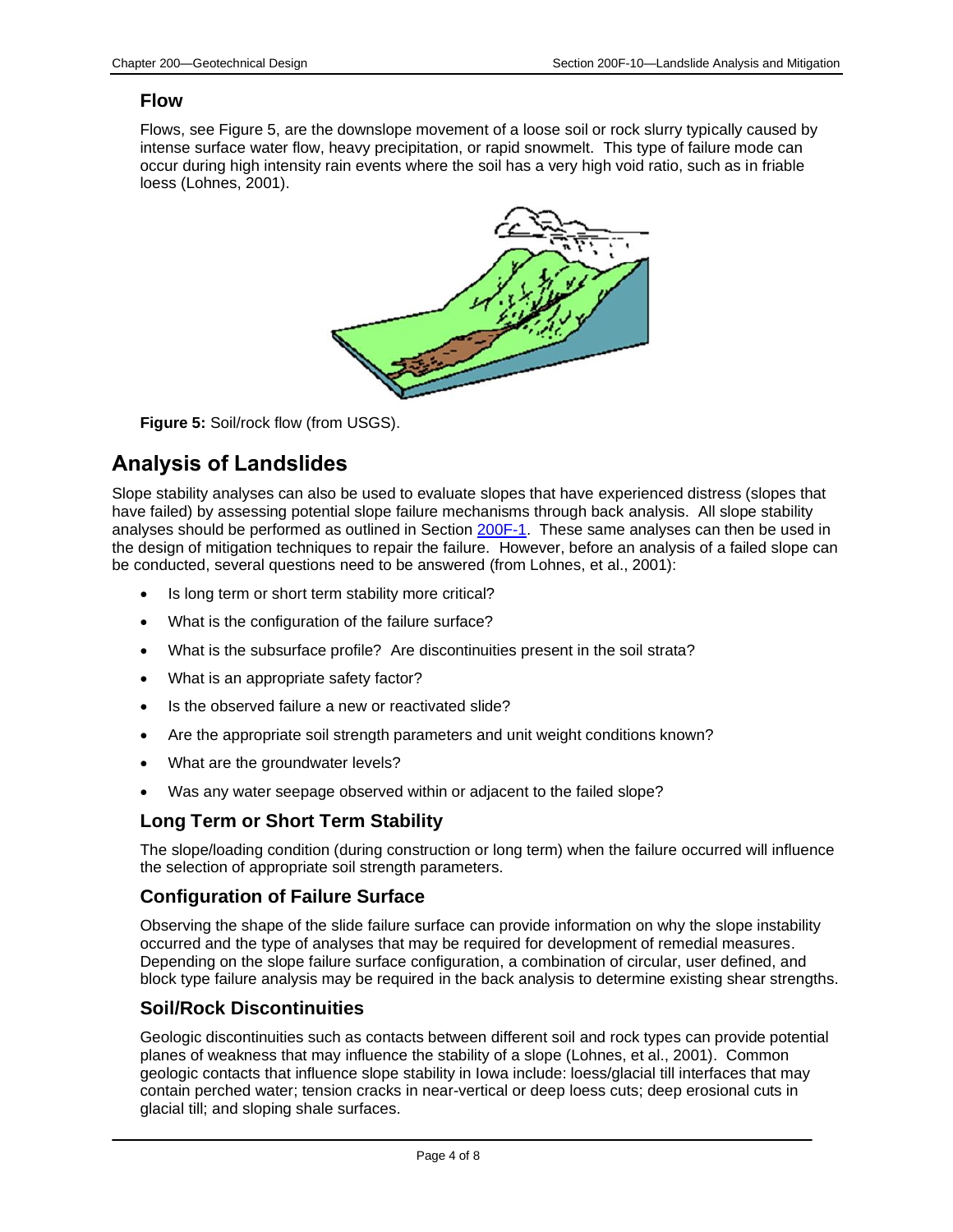### **Appropriate Factor of Safety**

Depending on the reliability of the soil/rock data, uncertainty, consequences of failure, and potential future slope movement, an appropriate factor of safety should be assigned to the analyses. If the subsurface conditions have been well defined (appropriate number of field and laboratory test to define shear strength), a lower factor of safety could be used over the condition where the subsurface conditions have not been well defined (limited amount of field/laboratory testing). The minimum design factors of safety for different cases are outlined in Section [200F-1.](200F-01.pdf)

#### **Slide History**

If based on the site observations it appears that the slide may have been reactivated along a preexisting failure surface, residual or fully softened strength parameters should be used in the back analyses.

### **Soil Engineering Properties**

Soil slope design relies on the strength and behavior of the soil that is obtained during the subsurface exploration and laboratory testing, as well as estimated parameters obtained from back analysis. In addition, the ground water conditions must be fully characterized as part of the analysis process. As indicated previously, the slope/loading condition (during construction or long term) when the failure occurred will influence the selection of appropriate soil strength parameters. Section [200E-1](200E-01.pdf) provides a more detailed discussion on the selection of drained (long term) and undrained (during construction) soil shear strength parameters, and the differences in total and effective stress. In general, total stress parameters are used in materials where the pore pressure increases with the application of load (fine grained soil), and effective stress parameters are used in materials were loading does not produce a change in pore pressure (coarse grained material).

# **Methods of Repair**

Most landslide repairs can be broken down into four components for discussion of repair of different types of landslides: geometric; materials; earthwork; and drainage. The following techniques, which are documented in Lohnes, et. al., 2001, have been successfully used by the Soils Design Section.

#### **Geometric Components**

One of the easiest unstable slope repair methods is to flatten the slope angle as shown in Figure 6. However, this method of repair may have significant impact on the amount of right-of-way (ROW) required for construction of foreslopes and backslopes.

Stability berms, also called toe berms, can also be used to stabilize foreslopes by increasing the toe resistance, Figure 6. This option method also impacts ROW, but sometimes to a lesser extent than simple slope flattening. Stability berms, due to their mass, provide additional resistance to potential slope movement. Foreslope stability berm configuration is determined by the Soils Design Section during the slope stability analysis of the unstable slope. The general stability foreslope berm configurations are included in Section [3J-1](03J-01.pdf).

Backslope benches, which may in general be thought of as analogous to stability berms, achieve the same goal as flattening, but sometimes with less ROW impact. The width and location of the backslope bench should be designed in a joint effort between the Design squad and the Soils Design Section. The general backslope bench configurations are described in Section [3J-1](03J-01.pdf) with typical configurations outlined in Design Details [4104](../tnt/PDFsandWebFiles/IndividualPDFs/4104.pdf) and [4107.](../tnt/PDFsandWebFiles/IndividualPDFs/4107.pdf)

Rebuild with stability berm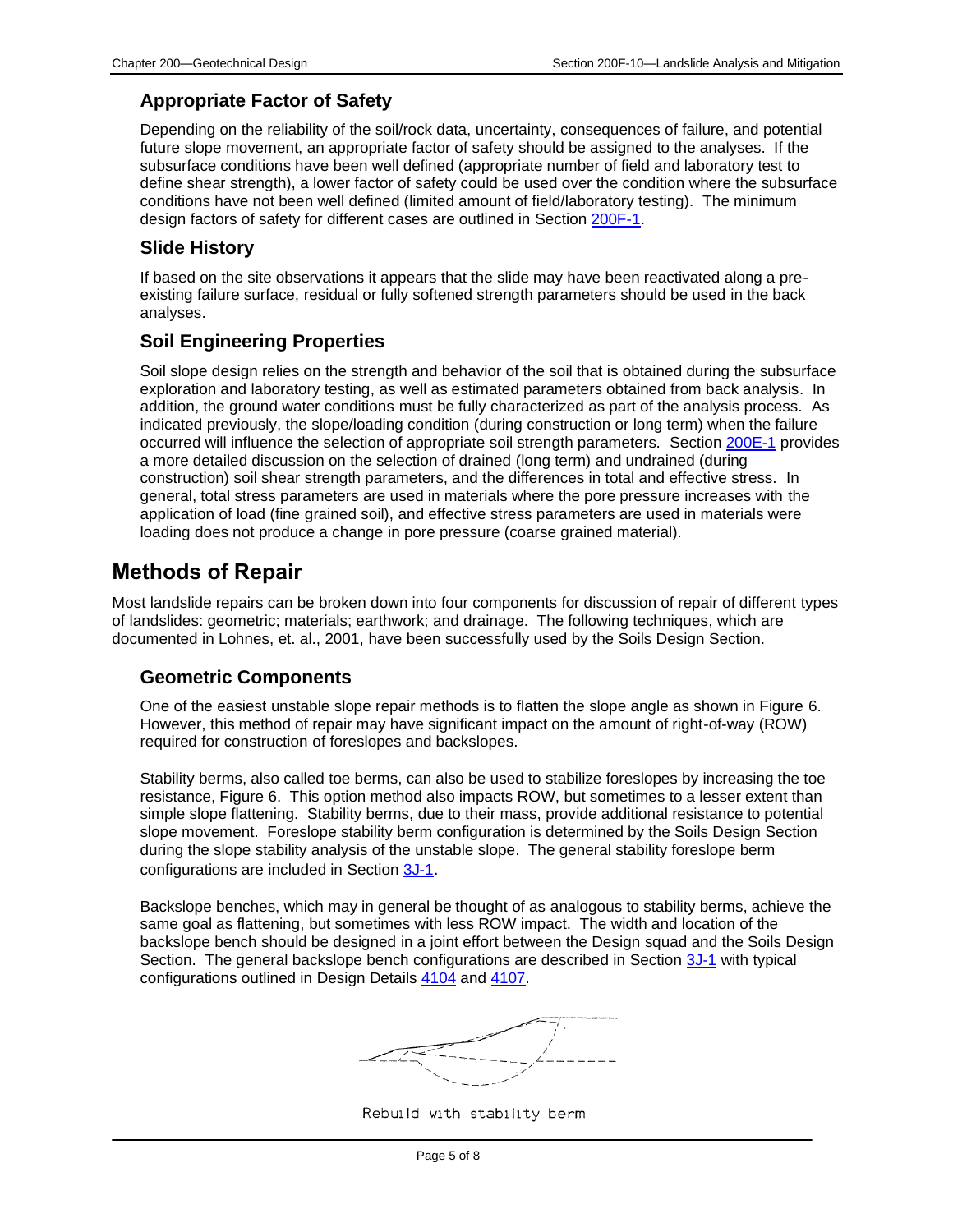

Rebuild with flattened foreslope

**Figure 6:** Slope repairs using geometric components (from Lohnes, et. al., 2001).

#### **Earthwork**

Excavation is usually required with rebuilding a slope, especially in benching before fill placement or in removal of unsuitable materials. Extreme care should be exercised when performing excavation on or near the toe of a failed slope so as not to further destabilize the slope. Excavation can also be part of a solution, as in re-channeling a stream that is eroding a slope, or realigning ditches.

Benches should be constructed before placing new fill at a failed slope. This is accomplished by excavating a minimum flat 5 to 6 foot wide bench (W). The exposed cut face (Y) is then excavated to heights of 3 to 10 feet at 1H:1V slope, and another bench is constructed. Bench widths and heights should be adjusted based on field conditions at the time of construction, but benches generally run horizontally through the length of a slide-repair (benches usually do not slope longitudinally). This procedure interlocks the new fill with the existing slope and reduces the chance for a shallow failure at the interface of these two materials, as shown in Design Detail [4320.](../tnt/PDFsandWebFiles/IndividualPDFs/4320.pdf)

Benching need not and probably should not be performed all at once, but rather just in advance of new fill placement. This benching operation should be performed for any fill placed on ground sloping steeper than about 4H:1V.

All suitable earth materials used to rebuild a slope should be at or close to optimum moisture content, and should be appropriately compacted with moisture control. Larger materials like riprap are not compacted. When rebuilding a slope, the placement of new fill should begin at the toe and progress upward. Heavy equipment should be kept on the toe side of the repair whenever possible. Equipment should not be placed at the top of the slope, as this may further exacerbate the situation.

#### **Drainage**

Internal longitudinal drains are typically incorporated in rebuilt foreslopes with a known or suspected water problem. The type and number of drains will depend on the extent of the water problem and the resources and equipment available. The flat benches formed during reconstruction are frequently used as a platform for drain installation.

Backslope drains are generally similar to longitudinal drains and are used in backslope areas where groundwater seepage and/or a slide are possible. Where water is perched on a very dense layer (loess/till or clay/shale interface) or within a sand pocket, a backslope subdrain is installed at level where the seepage is intercepted by the drain (typically below the surface of the very dense or clay confining layer). Maintaining positive drainage is required to adequately remove the accumulated water. Typical backslope subdrain configurations and details are shown on Standard Road Plan [DR-](../SRP/IndividualStandards/dr303.pdf)[303.](../SRP/IndividualStandards/dr303.pdf)

Transverse drains (frequently called Yugoslavian Drains by the Iowa DOT) can also be used to control groundwater within an unstable slope, see Figure 7. Transverse drains are usually constructed perpendicular to the slope face, from the toe of slope up to a point about mid-slope or higher. The drain trenches are usually excavated with a backhoe to a width of about 2 to 4 feet (bucket width). The trench can vary in depth from about 4 to 8 feet, but the bottom of the trench should be graded to allow gravity flow of water. Transverse drains are typically installed at a spacing of about 20 feet center-to-center. The depth and spacing of the drains should be adjusted in the field during construction to control any groundwater seepage. The trench is lined with Engineering Filter Fabric and backfilled with Erosion Stone. Typically, a collector pipe is not installed in the transverse drains. These drains work by draining the slope and by adding friction (strength) to the slope.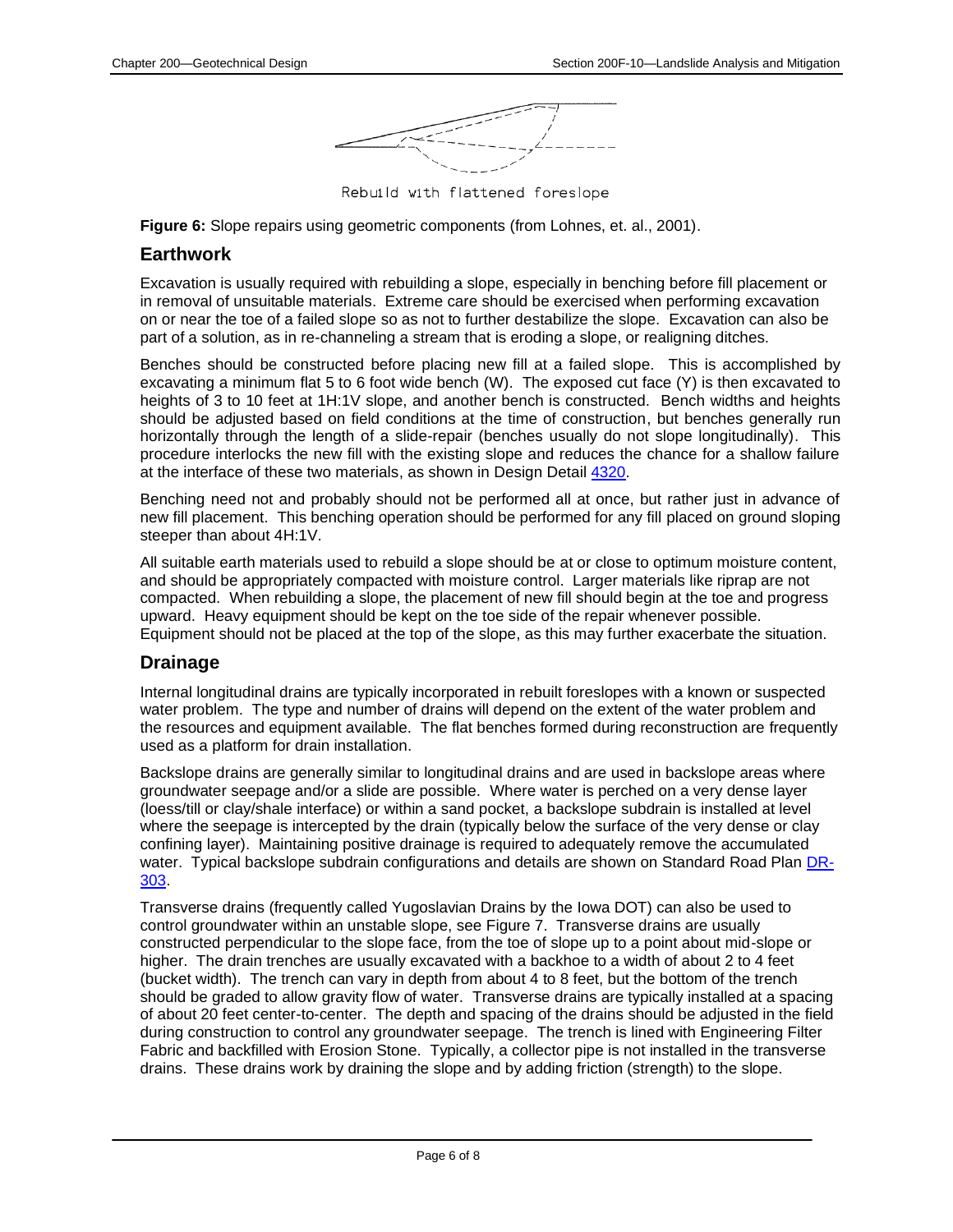

**Figure 7:** Typical transverse drain (from Lohnes, et. al., 2001).

#### **Buttressing**

Rock buttresses can also be used to stabilize foreslopes by increasing the toe resistance, similar to a stability berm. A rock buttress is a slope reconstructed using only large stone material such as riprap or erosion stone as fill material, see Figure 8. Nonwoven geotextile is placed between the rock and subgrade to prevent migration of fines.



**Figure 8:** Slope repair with rock buttress (from Lohnes, et.al., 2001).

Granular shear keyways are used to replace low strength material that is influencing the slope stability with higher strength material. These are constructed by excavating a keyway through weaker material into stronger material, and backfilling the keyway with high friction, granular material. The longitudinal granular keyway provides a zone of high shear resistance at the toe of the slope. The extent and location of the shear key dimensions can vary and will be established by the Soils Design Section during the analysis of the slope failure. The location of the granular keyway will influence the amount of excavation required for the repair as shown in Figure 9.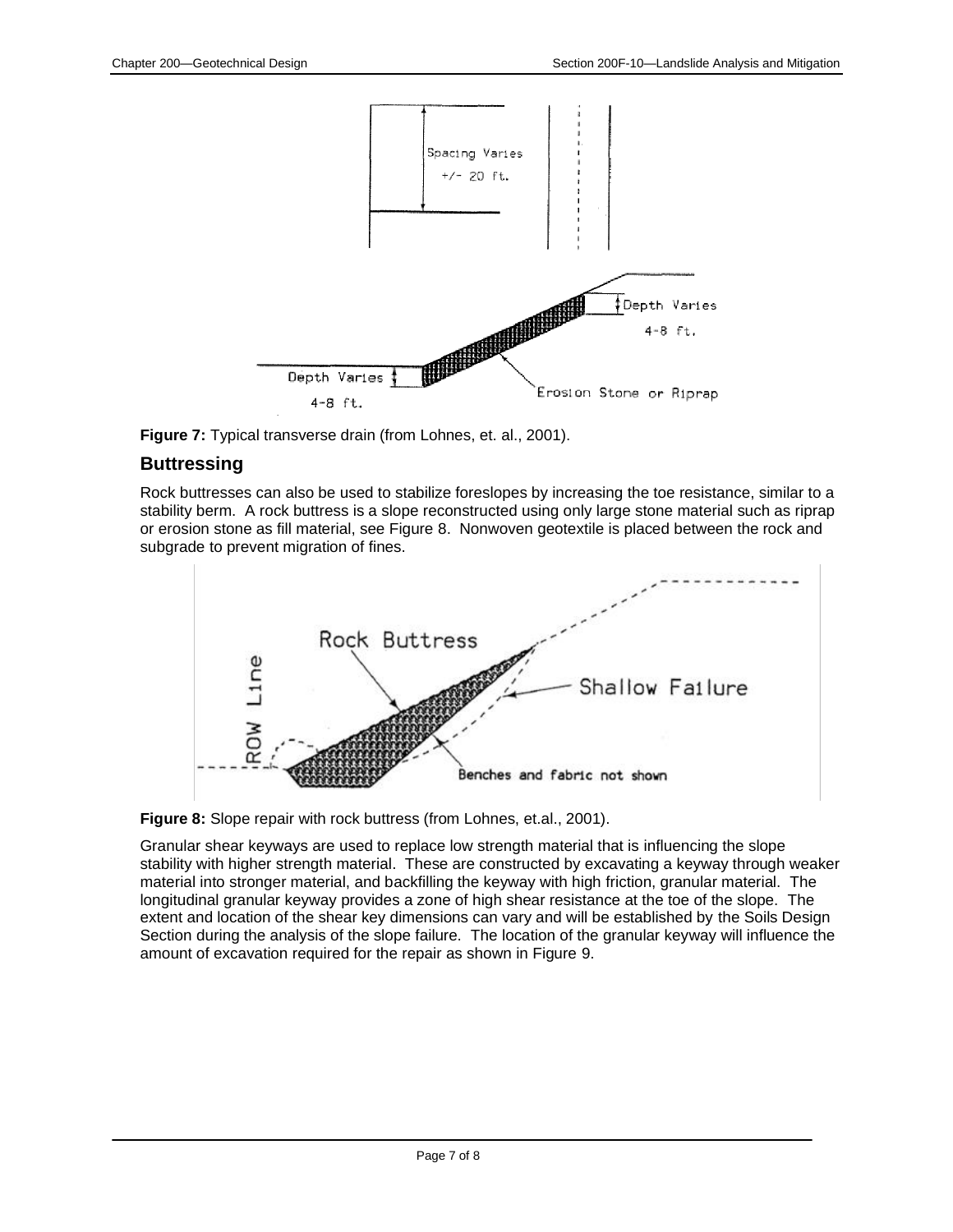

Option 1. Requires extensive excavation



Option 2. Requires little or no excavation

**Figure 9:** Slope repairs with shear keys (from Lohnes, et. al., 2001).

## **Erosion Protection**

In cases where erosional forces, such as stream or ditch flow, are influencing slope stability, a revetment structure can be constructed to protect the toe of a slope from erosion. The size of the revetment structure and size of revetment material, (i.e., erosion stone to riprap) will depend on the volume and velocity of water flow and impacted area. In most cases, a nonwoven geotextile is placed between the revetment material and exposed subgrade to prevent migration of subgrade material. Most repairs related to erosion around bridge structures are designed by Office of Bridge and Structures with input from the Soils Design Section.

### **Shoulder Slide Repairs**

Erosion stone shoulder fillets consist of reconstructing a relatively shallow portion of the shoulder/foreslope (such as the top 5 to 6 feet) with erosion stone. Engineering fabric is placed between the earth fill and the stone. This fillet helps prevent localized erosion due to surface runoff as illustrated in Soils 1 (Granular Shoulder for Slide Repair), Soils 2 (Combination Shoulder for Slide Repair), [Soils\\_3](../tnt/PDFsandWebFiles/IndividualPDFs/Soils_3_.pdf) (Foreslope Construction for Slide Repair).

# **References**

- 1. Lohnes R.A., Kjartanson B.H., and Barnes A., March 2001. Regional Approach to Landslide Interpretation and Repair, Iowa Department of Transportation and the Iowa Highway Research Board, Iowa DOT Project TR 430.
- 2. Turner, A. K., and Schuster, R. L., editors, 1996, Landslides Investigation and Mitigation, Transportation Research Board, TRB Special Report 247, National Academy Press, Washington, DC.
- 3. USGS, 2013, Landslide Types and Processes, <http://pubs.usgs.gov/fs/2004/3072/>